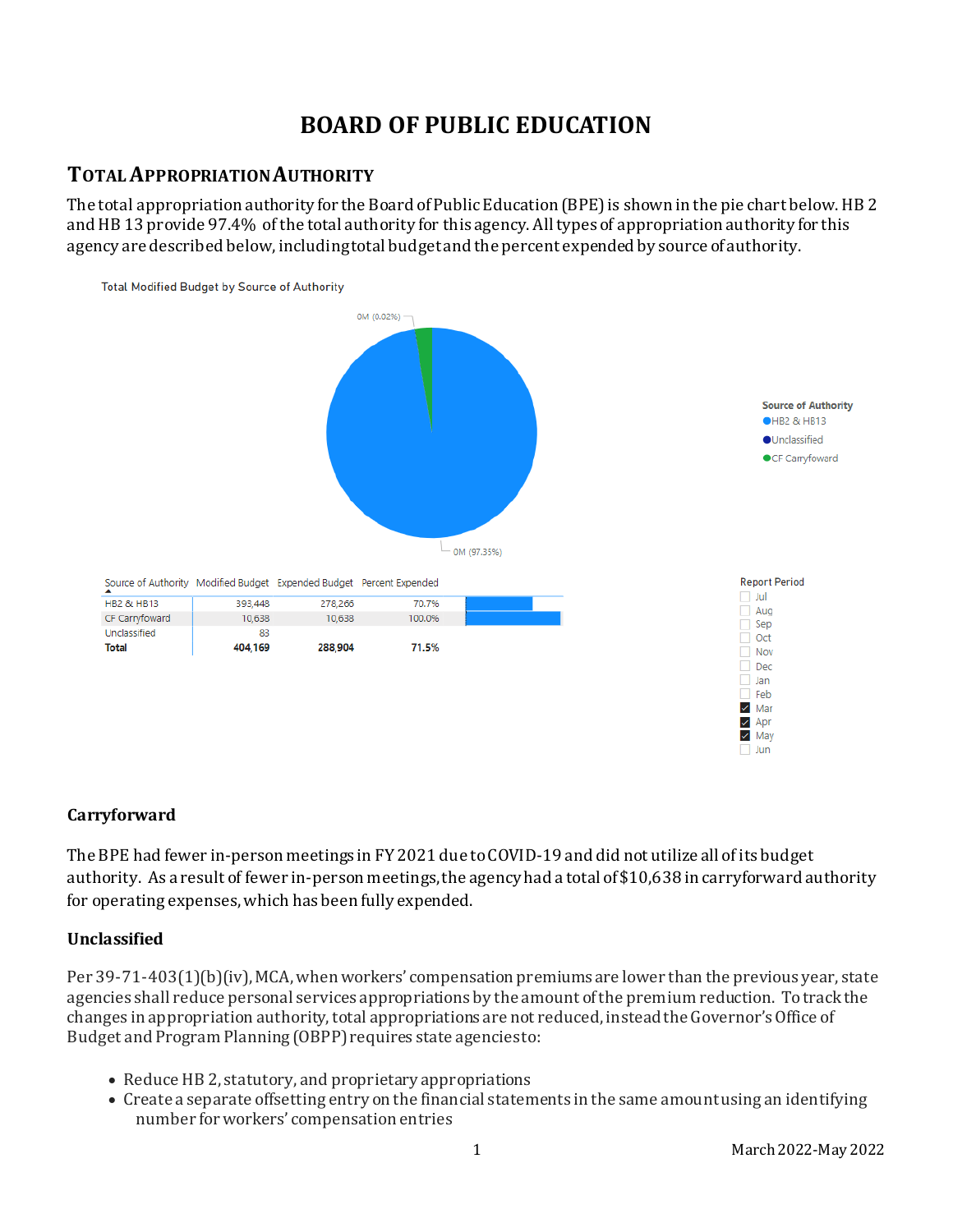The offsetting entries are identified as "frozen" appropriations, which means the appropriations will not be spent unless authorized by OBPP.Overall, the agency had an \$83 reduction in workers' compensation premiums.

### **HB 2 Budget Modifications**

 $\mathsf{l}$ 

The following chart shows the HB 2 budget as passed by the legislature, including the pay plan, and the HB 2 modified budgetthrough May 31, 2022. Net modifications to the budget include operating plan changes from one expenditure account to another, program transfers, reorganizations, and agency transfers of authority. The positive modifications and negative modifications are shown by program, expenditure account, and fund type.

| Legislative Budget Compared to Modified Budget - HB 2 Only |                          |                         |                   |  |  |  |  |  |  |
|------------------------------------------------------------|--------------------------|-------------------------|-------------------|--|--|--|--|--|--|
| Agency Name                                                | March Modified<br>Budget | June Modified<br>Budget | Net Modifications |  |  |  |  |  |  |
| $\Box$ Board of Public Education                           | 393,531                  | 393,448                 | -83               |  |  |  |  |  |  |
| K-12 EDUCATION                                             | 393.531                  | 393,448                 | $-83$             |  |  |  |  |  |  |
| Total                                                      | 393,531                  | 393.448                 | -83               |  |  |  |  |  |  |

| Acct & LvI 1 DESC                   | March Modified<br>Budget | June Modified<br>Budget | Net Modifications |  |
|-------------------------------------|--------------------------|-------------------------|-------------------|--|
| □ 61000 Personal Services           | 256.677                  | 256.594                 | -83               |  |
| $\boxplus$ 62000 Operating Expenses | 136.854                  | 136.854                 |                   |  |

| Fund Type                          | March Modified<br>Budget | June Modified<br><b>Budget</b> | Net Modifications |  |
|------------------------------------|--------------------------|--------------------------------|-------------------|--|
| $\boxplus$ 01 General              | 207.620                  | 207.571                        | -49               |  |
| $\boxplus$ 02 State/Other Spec Rev | 185.911                  | 185.877                        | $-34$             |  |

The BPE had negative \$83 in net modifications resulting from a reduction from workers' compensation savings.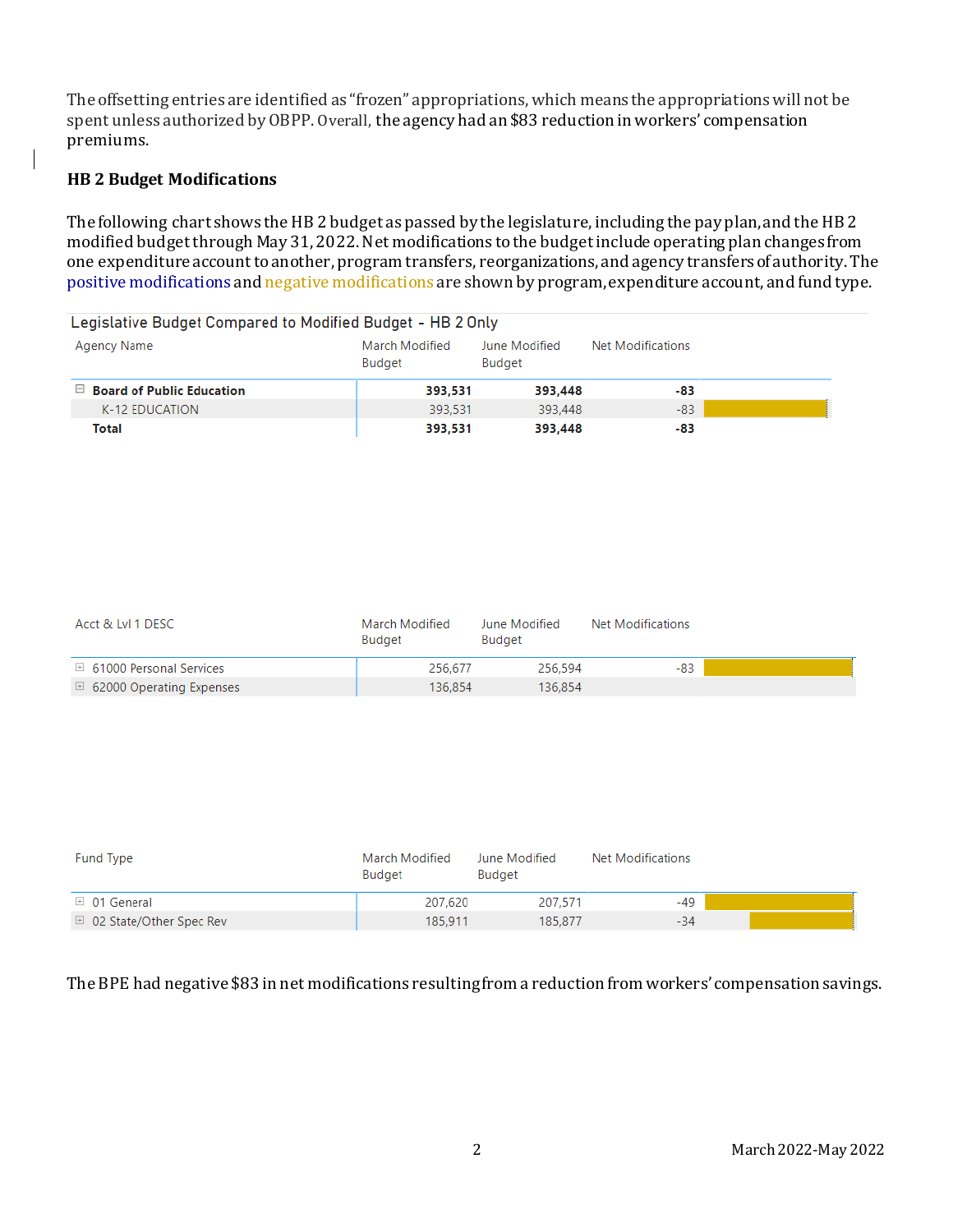# **HB2APPROPRIATION AUTHORITY**

The following chart shows the appropriated budget for the agency compared to expenditures through May 31, 2022.

### Expended Budget and Remaining Budget by Fund Type - HB 2 Only



| Program Name      |         | Modified Budget Expended Budget Percent Expended |       |
|-------------------|---------|--------------------------------------------------|-------|
| E K-12 EDUCATION  | 393,448 | 278,266                                          | 70.7% |
| A ACCRUAL         | 393,448 |                                                  |       |
| <b>ACTUALS</b>    | 393,448 | 278,266                                          | 70.7% |
| COST ALLOC        | 393,448 |                                                  |       |
| <b>ENTITYWIDE</b> | 393,448 |                                                  |       |
| Total             | 393,448 | 278,266                                          | 70.7% |

In total, the BPE's HB 2 budget was \$393,448, of which \$278,266 or 70.7% has been expended as of the end of May.

The BPE has expended 77.1% of its personal services budget and 58.8% of its operating expenses budget.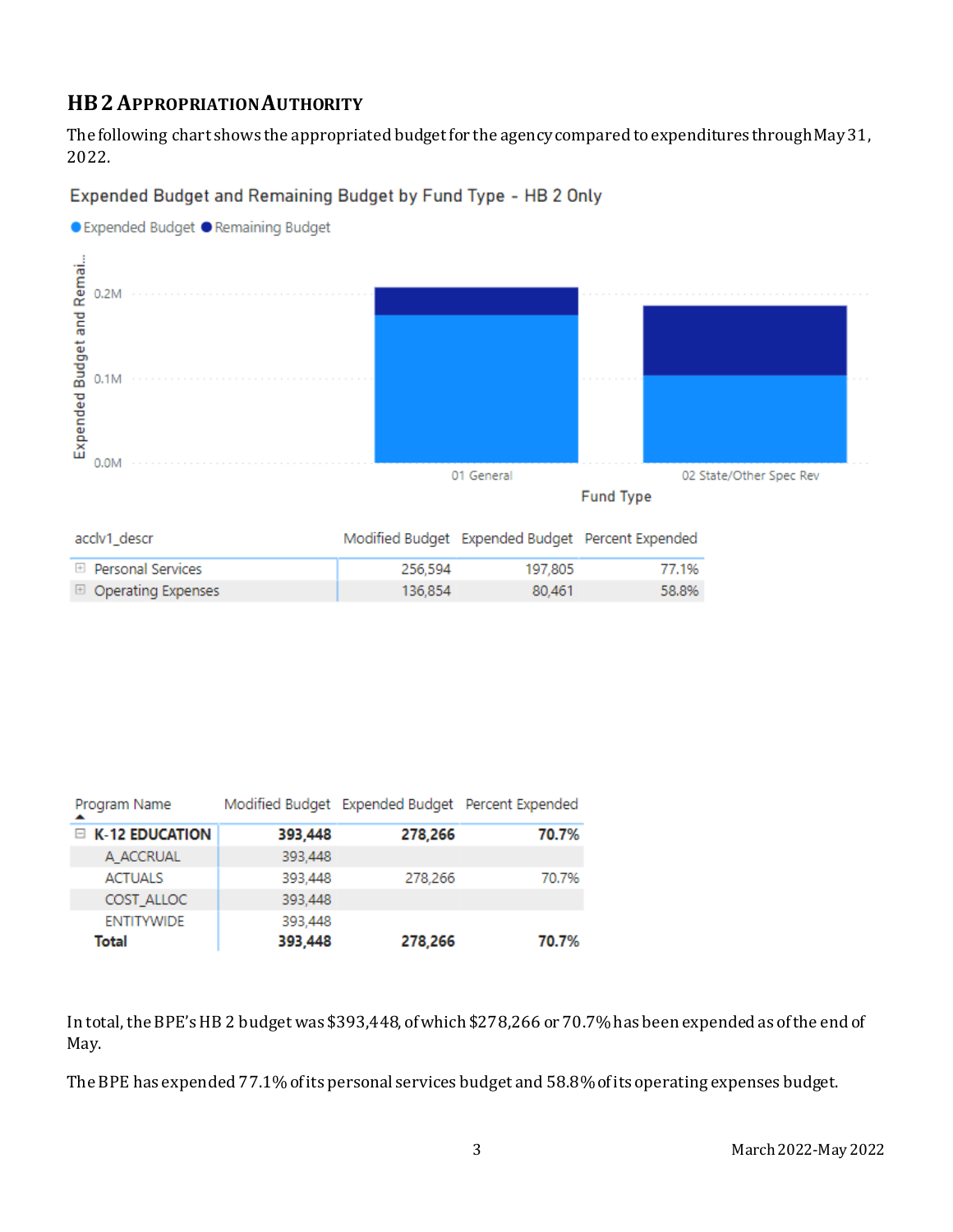The BPE's HB 2 general fund appropriation is \$207,571 of which \$174,722or 84.2%has been expended. The agency also expended \$103,544or 55.7% of its state special funds appropriation. The advisory council and the research state special revenue funds are experiencing low fund balances and due to this it is unlikely that all authority will be exhausted. The tables below show the past decade of revenue and disbursementsfor both the advisory council fund and the research fund.

| <b>Fund Balance</b><br>▴  | 2013     | 2014                                                                                  | 2015     | 2016     | 2017          | 2018          |              | 2019                     | 2020               | 2021             | 2022   |
|---------------------------|----------|---------------------------------------------------------------------------------------|----------|----------|---------------|---------------|--------------|--------------------------|--------------------|------------------|--------|
| 01 Fund Balance           | 12.545   | 31,110                                                                                | 29,742   | 51,142   |               | 55,120        | 45,818       | 36,883                   | 5.176              | 1,003            | -4.285 |
| 02 Revenue                | 110.168  | 109,805                                                                               | 113,852  | 112,629  | 110,848       |               | 105.746      | 106.552                  | 103.928            | 109.835          | 76,532 |
| 03 Disbursments           |          | $-91,603$ $-111,173$ $-92,453$ $-108,651$ $-120,150$ $-114,681$ $-138,258$ $-108,101$ |          |          |               |               |              |                          |                    | -115.124 -64.416 |        |
| <b>Total</b>              | 31.110   | 29.742                                                                                | 51.142   | 55,120   |               | 45,818 36,883 |              | 5.176                    | 1,003              | $-4.285$         | 7,831  |
|                           |          |                                                                                       |          |          |               |               |              |                          |                    |                  |        |
| <b>Balance Sheet</b><br>▴ | 2013     | 2014                                                                                  | 2015     | 2016     | 2017          | 2018          | 2019         | 2020                     | 2021               | 2022             |        |
| 04 Assets                 | 34.929   | 34.904                                                                                | 54,060   |          | 63,658 54,622 |               | 45,916 5,240 | 16,060                   | 3.064 7.831        |                  |        |
| 05 Liabilities            | $-3.819$ | $-5.161$                                                                              | $-2.919$ | $-8,538$ | $-8.805$      | $-9.033$      |              | $-64$ $-15.057$ $-7.349$ |                    | $\mathbf{0}$     |        |
| <b>Total</b>              |          | 31.110 29.742 51.142 55.120 45.818 36.883 5.176                                       |          |          |               |               |              |                          | 1,003 -4,285 7,831 |                  |        |

The FY 2022 appropriation for the advisory council fund is \$122,873.

02122 - Advisory Council

#### The FY 2022 appropriation for the research fund is \$63,004

# 02219 - Research Fund

| <b>Fund Balance</b><br>$\blacktriangle$ | 2013   | 2014                                                         | 2015                               | 2016   | 2017   | 2018   | 2019              | 2020   | 2021                    | 2022      |  |
|-----------------------------------------|--------|--------------------------------------------------------------|------------------------------------|--------|--------|--------|-------------------|--------|-------------------------|-----------|--|
| 01 Fund Balance                         | 38,503 | 33,287                                                       | 33,002                             | 35,103 | 36,415 | 41,669 | 21,899            | $-526$ | 17.375                  | 10,584    |  |
| 02 Revenue                              | 55,077 | 54,892                                                       | 56,919                             | 56,312 | 55,422 | 52,871 | 53,255            | 51.963 | 54.917                  | 38,247    |  |
| 03 Disbursments                         |        | -60,292 -55,177 -54,818 -55,000 -50,168 -72,641              |                                    |        |        |        |                   |        | -75.681 -34.062 -61.708 | $-39.205$ |  |
| <b>Total</b>                            | 33.287 |                                                              | 33,002 35,103 36,415 41,669 21,899 |        |        |        |                   |        | -526 17.375 10.584      | 9,627     |  |
|                                         |        |                                                              |                                    |        |        |        |                   |        |                         |           |  |
| <b>Balance Sheet</b><br>▴               | 2013   | 2014                                                         | 2015                               | 2016   | 2017   | 2018   | 2019              | 2020   | 2021                    | 2022      |  |
| 04 Assets                               | 32.252 | 33,956                                                       | 35,105                             | 36,426 | 41,749 | 22.792 | $12 \overline{ }$ | 18,122 | 11.440                  | 10,368    |  |
| 05 Liabilities                          | 1.035  | $-954$                                                       | $-2$                               | $-11$  | $-80$  |        | $-893 - 538$      | $-747$ | -856                    | $-741$    |  |
| <b>Total</b>                            |        | 33,287 33,002 35,103 36,415 41,669 21,899 -526 17,375 10,584 |                                    |        |        |        |                   |        |                         | 9.627     |  |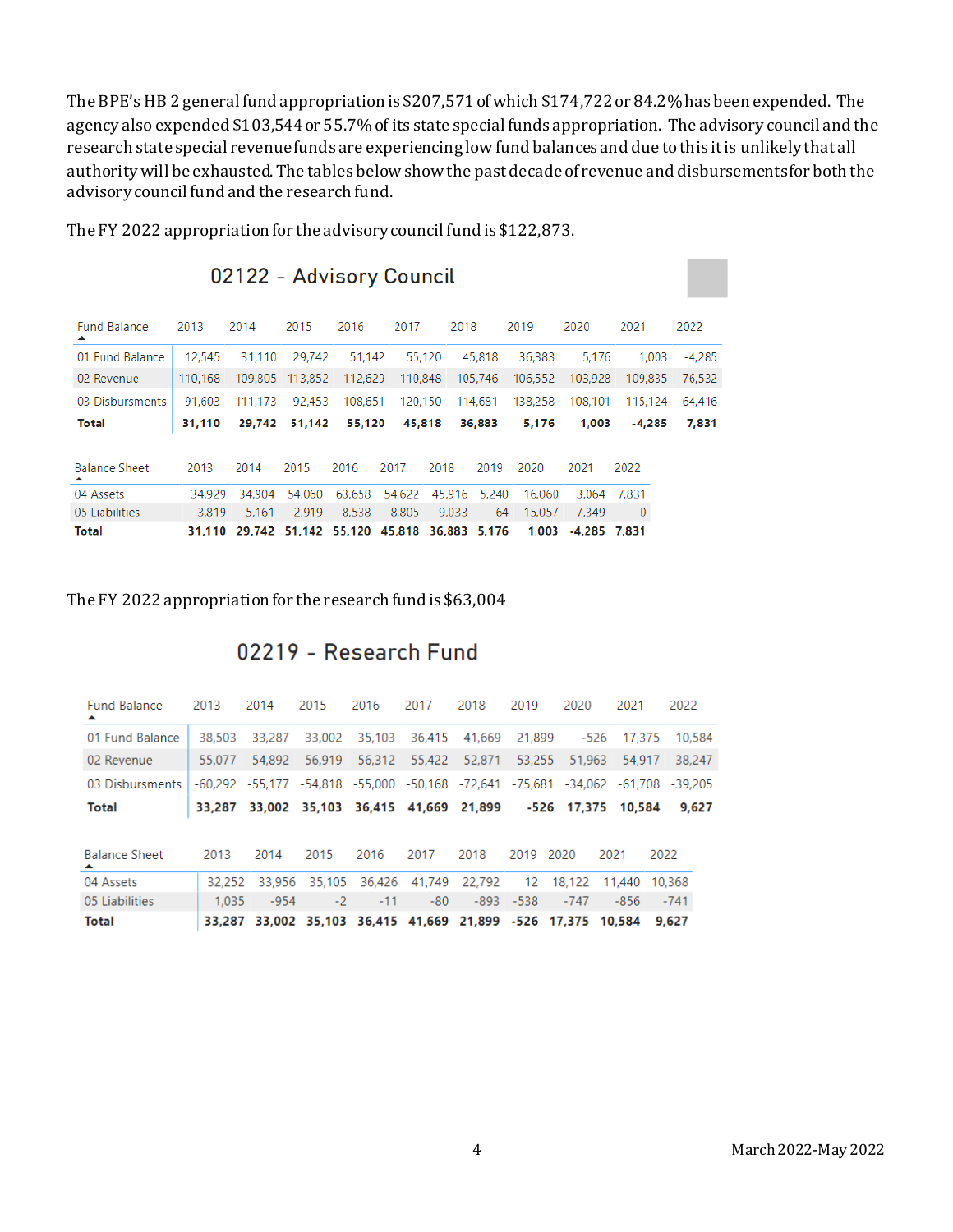# **Personal Services**

The following chart shows the filled and vacant FTE within the agency as of May 1, 2022.<br>Position Status  $\bullet$  Filled  $\bullet$  Vacant





The agency is fully staffed at this time.

### **Next Steps for Personal Services Reporting**

In upcoming Quarterly Financial Reports, the LFD will begin the process of a more comprehensive look at personal services. The LFD will compare two executive "snapshots" --July 2020 and July 2022. The analysis will identify adjustments adopted by the legislature in 2021 and modifications made by the agencies, within the confines of budget law.

The September Quarterly Financial Report will provide the complete comparison from July 2020 to July 2022. Ultimately, the analysis will result in a description of all the components that will be part of the executive's decision package one (DP 1) 2025 biennium budget request. This work will prepare legislators for budget deliberations in the 2023 session. For a review of how DP 1 works and snapshot components, please read this [short brochure](https://montana.maps.arcgis.com/apps/Cascade/index.html?appid=23095fcf15754f4fb38b63c58a884b97) from 2019. This story map was created with the Story Map Cascade application in ArcGIS Online.

# **OTHER ISSUES**

### **Additional Information**

The BPE's state special revenue authority is provided by teacher certification fees of \$6.00 per year. These fees are collected by the Office of Public Instruction and then deposited into two funds: an advisory council fund and a research fund. Additionalinformation about the BPE's state special revenue funds, including historical revenues and appropriations can be found here, under the Meeting Materials section: <https://www.leg.mt.gov/lfd/interim-budget-committee-section-e/>.

5 March 2022-May 2022 [The Legislative Audit Division's most recent financial compliance audit](https://leg.mt.gov/content/Publications/Audit/Summary/20-22-summary.pdf) found that BPE was not complying with state law regarding the use of teacher licensing funding. This was a finding in the 2018 audit as well. The audit included a recommendation (Recommendation #1) to seek legislation change to allow the BPE to use all of the